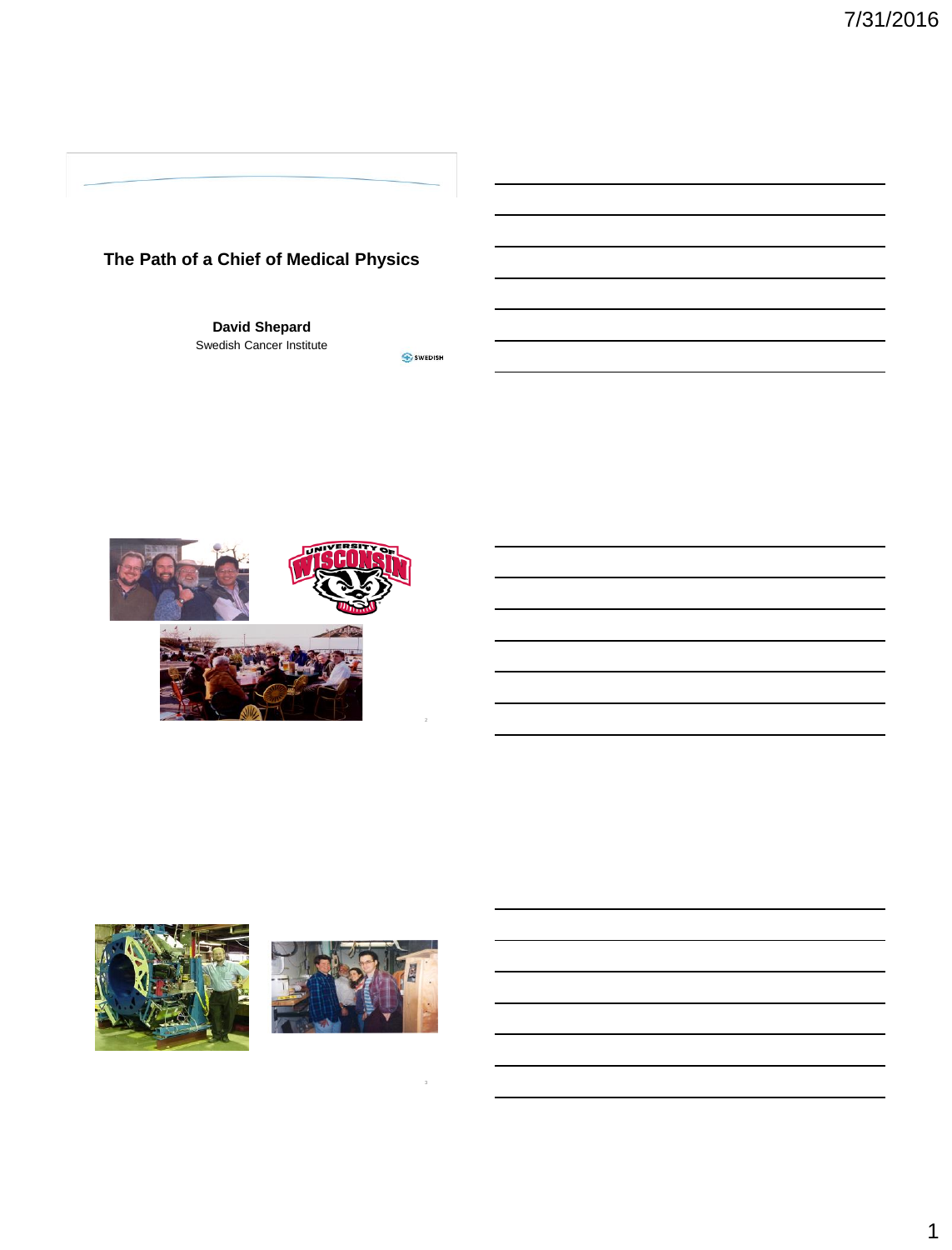







SWEDISH

#### **Why would you want to serve as a Director of Medical Physics?**

- Broader scope of influence
- Ability to shape the direction of your department
- Impact on employee satisfaction

Harvard Business Review: "What's the one factor that most affects how satisfied, engaged, and<br>committed you are at work? All of our research over the years points to one answer - and that's<br>the answer to the question: Who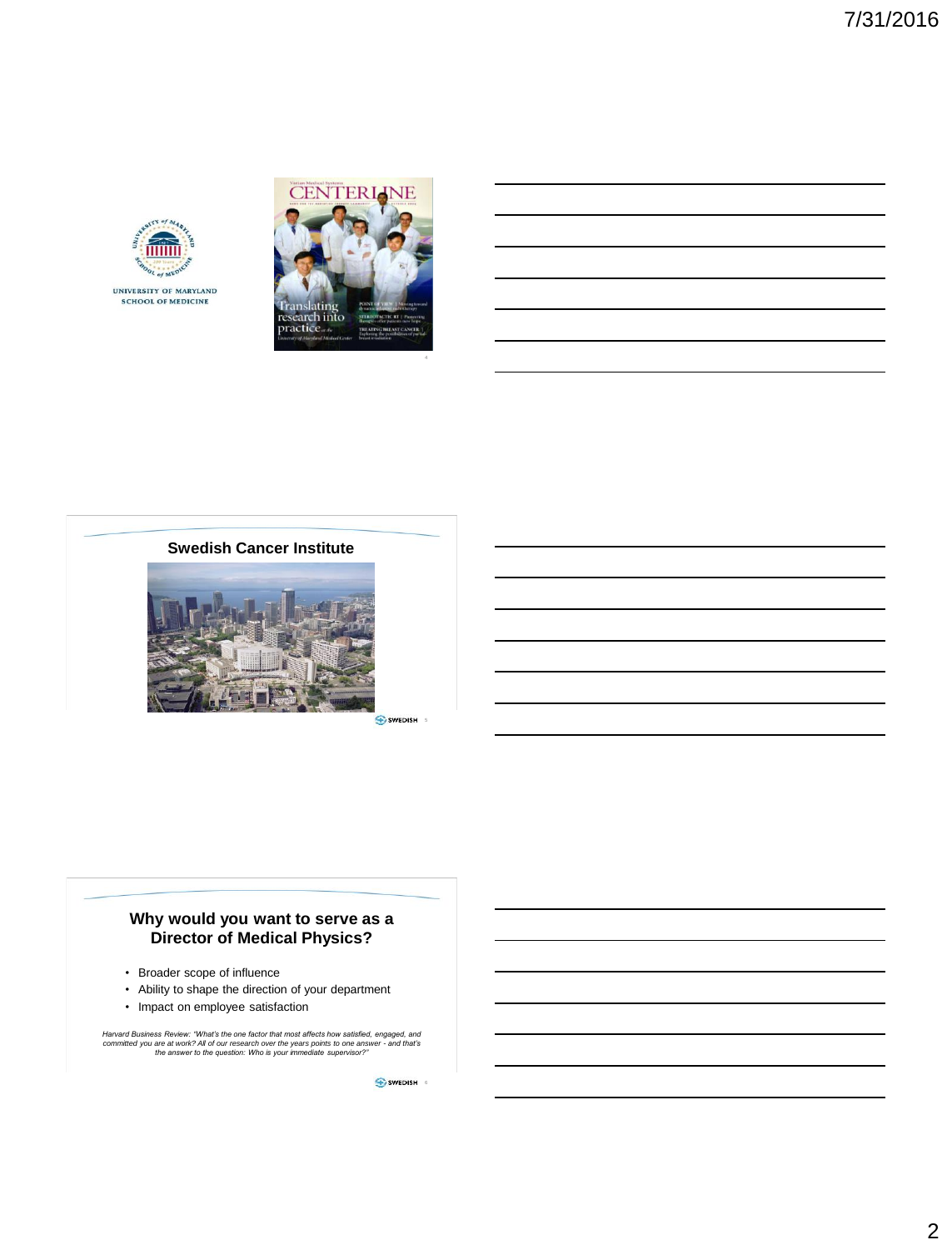

## **Job Considerations**

- Job can be largely administrative in nature
- Significant percentage of time spent in meetings
- Need to engage in HR issues (corrective actions, layoffs, interpersonal disputes, unhappy employees)
- Dynamic of relationships with your physicist colleagues will be different

SWEDISH 8

# **Choosing the Right Career Path**

- Does this work match your interests and passions?
- Does it match your personality strengths?



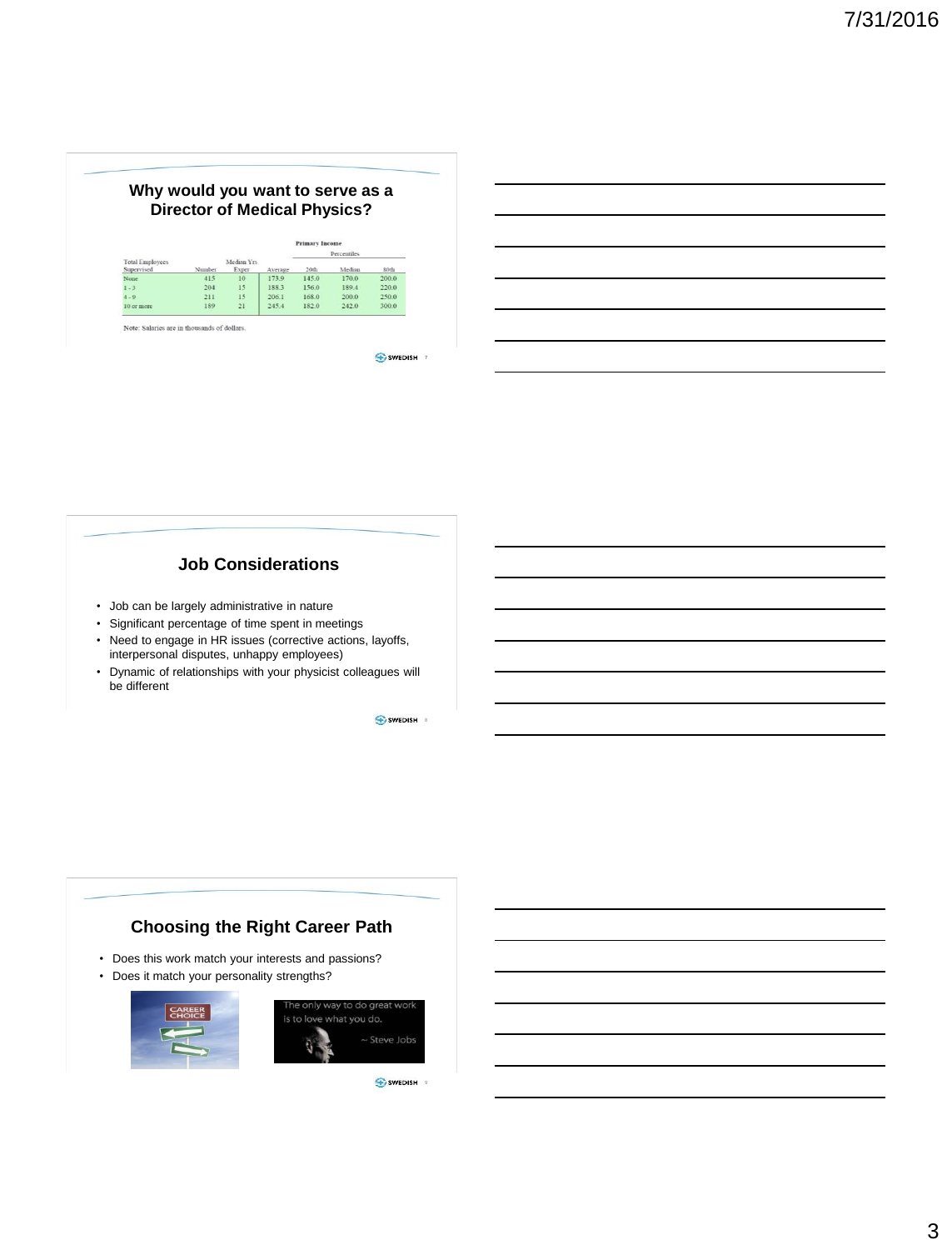#### **How do I set myself up to become a Director of Medical Physics?**

- Start planning now for where you want to be in 5 or 10 years
- Make an ongoing commitment to professional development
- Build your CV to make yourself an appealing candidate
- Grow your network of connections "It's not what you know, it's who you know, and who knows you."

*"Try not to become a person of success, but rather try to become a person of value." - Albert Einstein*

SWEDISH<sub>10</sub>



SWEDISH 11

## **Develop Clinical Skills**

- Find good clinical mentors
- Develop a breadth of clinical skills (not too focused)
- Find opportunities to attend formal training courses
- Get board certified by ABR
	- For positions with >10 direct reports, 82.6% are ABR certified

SWEDISH<sub>12</sub>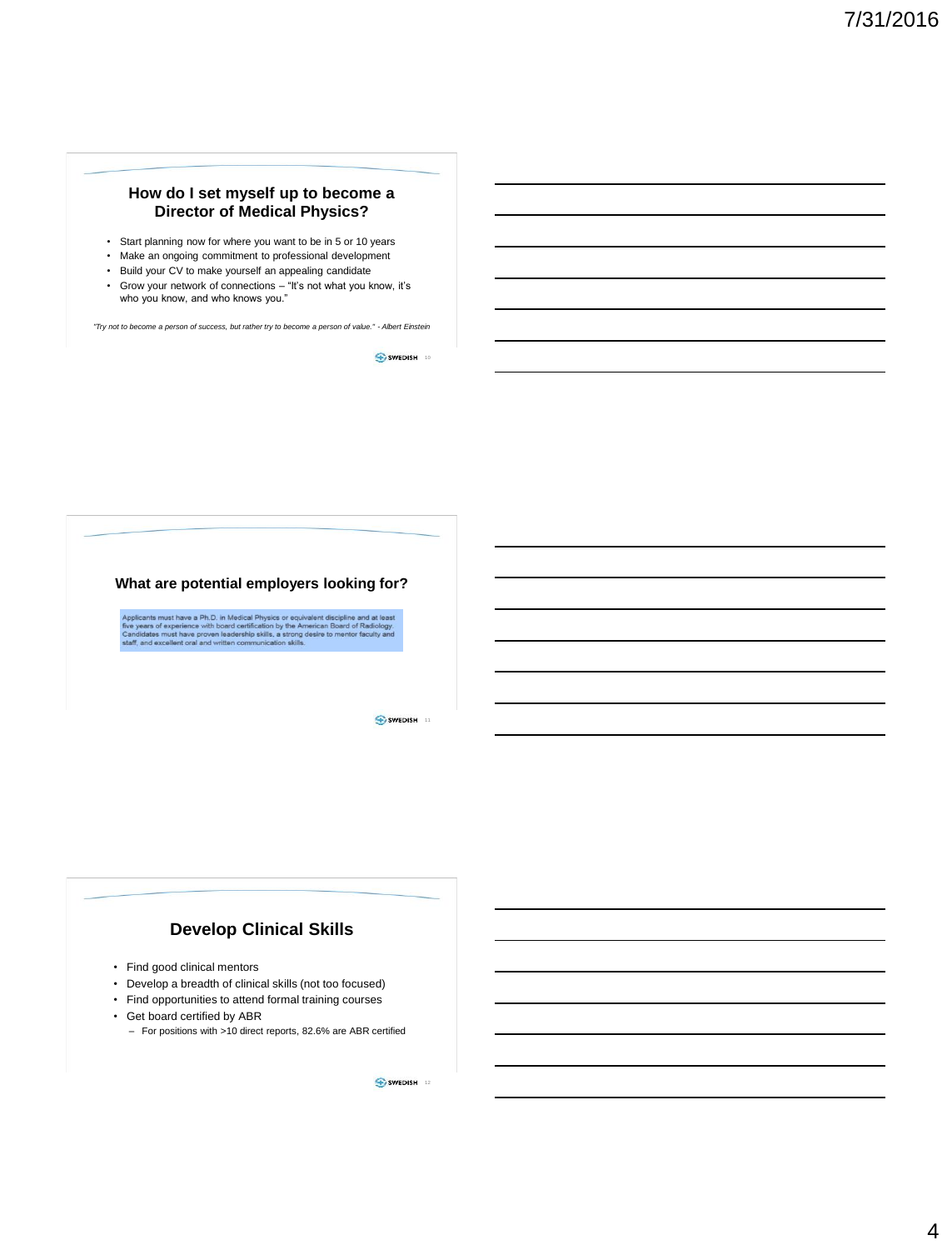### **Develop Research Skills**

- Presentations and publications will help build up your profile
- Practical clinical topics still provide opportunities (local AAPM chapter, spring AAPM, JACMP, PRO)
- Find good collaborators (look to other disciplines)
- Look for grant opportunities (internal grants, corporate grants, government grants)

SWEDISH<sub>13</sub>

## **Develop Leadership Skills (1)**

- Get involved with your local AAPM chapter
- Get involved with AAPM, ASTRO, ABR, etc. by serving on a committee, task group, etc.
- Lead your department's ASTRO/APEX or ACR accreditation

SWEDISH 14

## **Develop Leadership Skills (2)**

- Look for opportunities within your department:
	- Oversee students (dosimetrists, physicists, therapists)
	- Take lead with residency program
	- Head up projects (linac commissioning, new technology selection and/or roll out)
	- Participate with and possibly chair committees (quality committee, safety committee, radiation safety)
- Hospital-wide opportunities (e.g. faculty senate)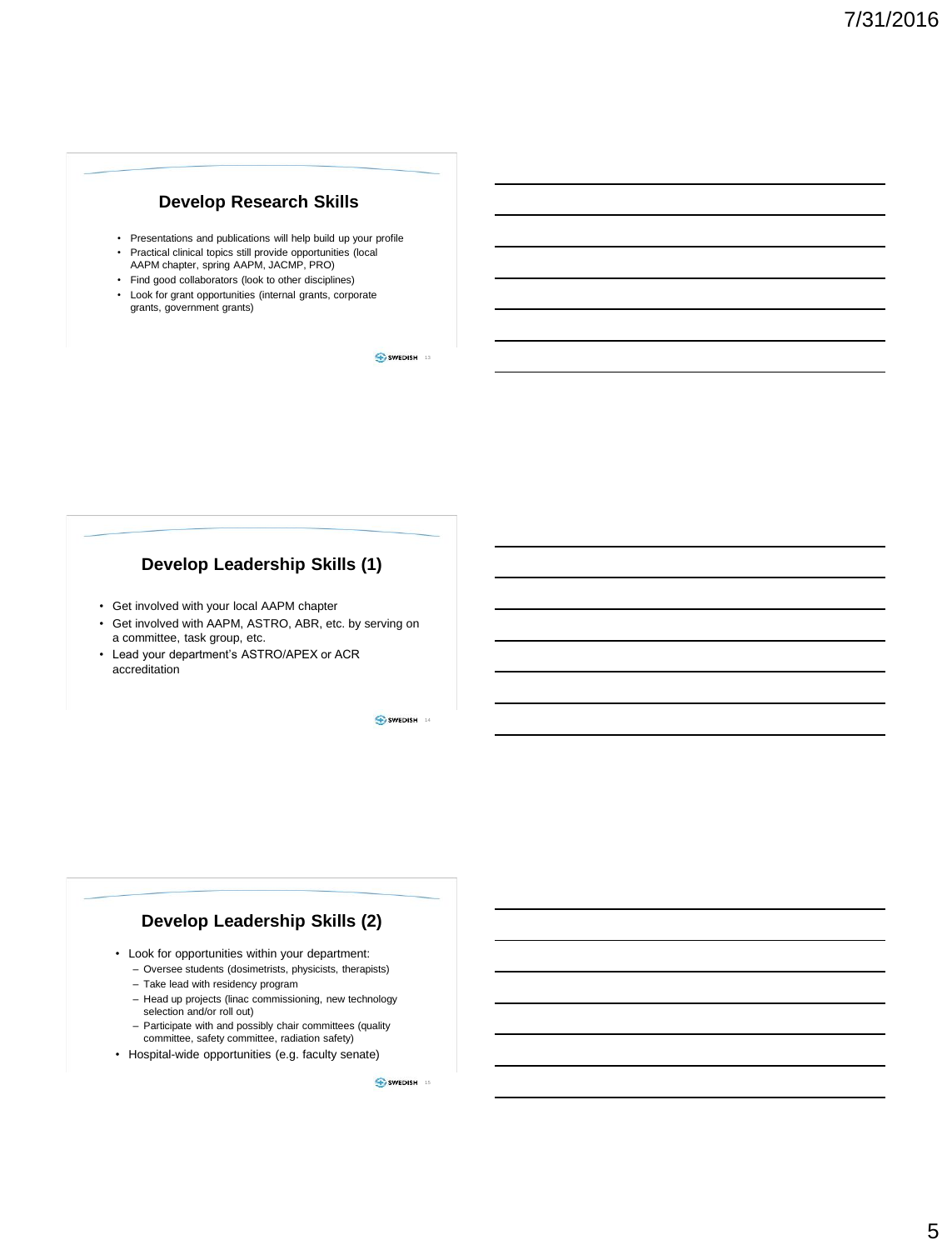#### **Develop Communication and Interpersonal Skills (1)**

cants must have a Ph.D. in Medical Physics or equ<br>ears of experience with board certification by the A .<br>Jivalent discipline and at lear<br>American Board of Radiology adiology.<br>culty <mark>a</mark>nd

- Continuous improvement in English skills (particularly English as a second language). Commit to ongoing improvement and do not let skills plateau.
- Become a good listener

SWEDISH 16

#### **Develop Communication and Interpersonal Skills (2)**

- Crucial Conversations: strategies for dealing with difficult conversations and negotiations
	- Having the ability to successfully engage in difficult conversations is an important skill to successfully manage relationships and results.
	- "One of the greatest arts in life is learning how to disagree without being disagreeable", William Ury

SWEDISH 17

#### **You've Got the Job – Now What? "I Wasn't Trained for This"**

- We are trained as scientists. A medical physicist has likely never had a course in management, finance, or strategic planning
- You need to develop skills: negotiating deals with vendors, interviewing and negotiation with job candidates, keeping the peace among staff members, creating a fair work environment, saying "no" to requests
- Lesson: Have open and honest conversations with your employees. Do not shy away from difficult conversations.

"We all make mistakes. That's what happens when you try." - Barack Obama